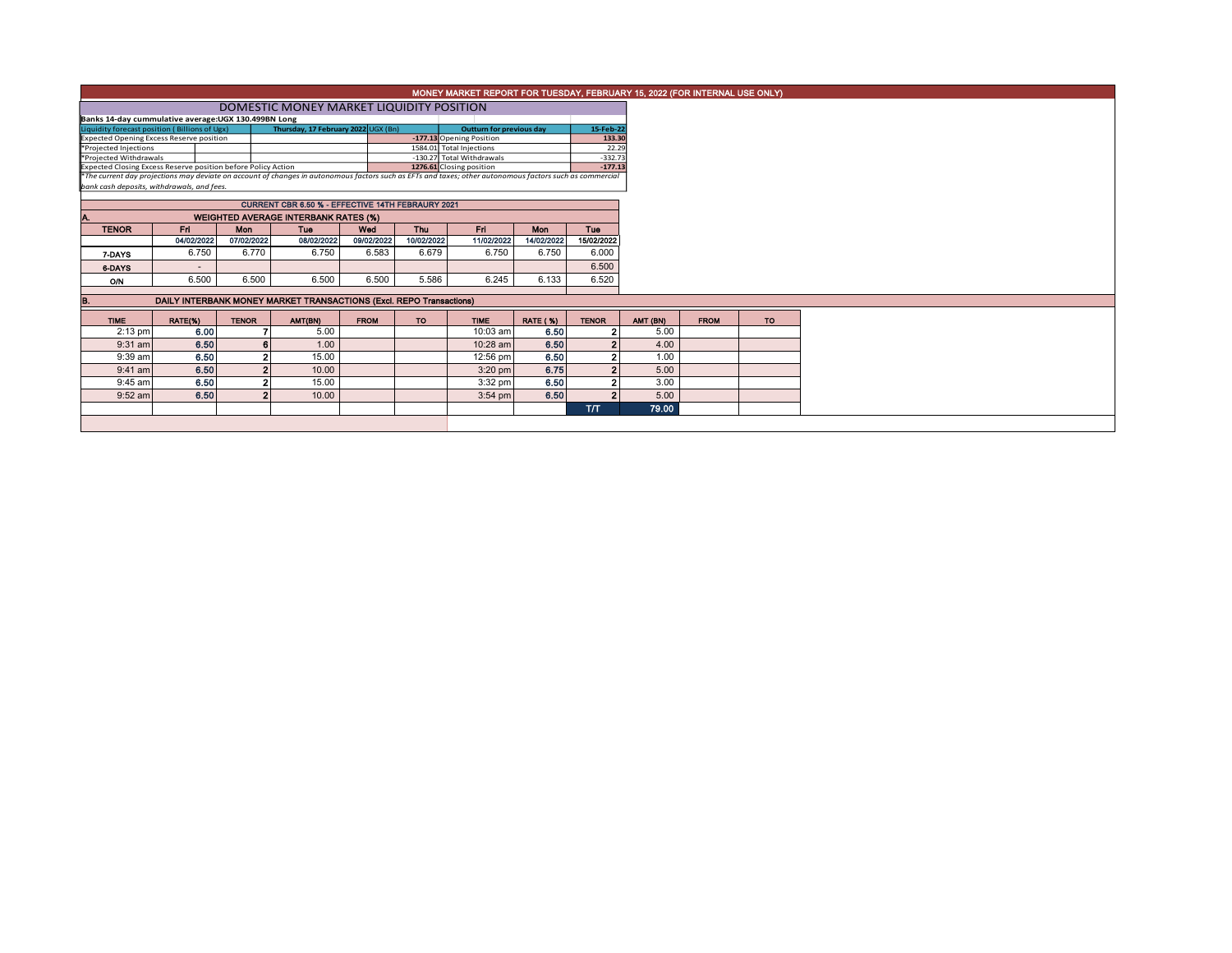| $\frac{1}{9.500}$ |            |                                       | CBR AND THE 7- DAY WAR INTERBANK RATES |            |            |            |            |                                     |            |            |            |            |
|-------------------|------------|---------------------------------------|----------------------------------------|------------|------------|------------|------------|-------------------------------------|------------|------------|------------|------------|
|                   |            |                                       |                                        |            |            |            |            |                                     |            |            |            |            |
| 9.000             |            |                                       |                                        |            |            |            |            |                                     |            |            |            |            |
| 8.500             |            |                                       |                                        |            |            |            |            |                                     |            |            |            |            |
| 8.000             |            |                                       |                                        |            |            |            |            |                                     |            |            |            |            |
| 7.500             |            |                                       |                                        |            |            |            |            |                                     |            |            |            |            |
| 7.000             |            |                                       |                                        |            |            |            |            |                                     |            |            |            |            |
| 6.500             |            | ************************************* |                                        |            |            |            |            |                                     |            |            |            |            |
| 6.000             |            |                                       |                                        |            |            |            |            | <u> Alexandria de la componenta</u> |            |            |            |            |
| 5.500             |            |                                       |                                        |            |            |            |            |                                     |            |            |            |            |
| 5.000             |            |                                       |                                        |            |            |            |            |                                     |            |            |            |            |
| 4.500             |            |                                       |                                        |            |            |            |            |                                     |            |            |            |            |
| 4.000             |            |                                       |                                        |            |            |            |            |                                     |            |            |            |            |
|                   | 31/01/2022 | 01/02/2022                            | 02/02/2022                             | 03/02/2022 | 04/02/2022 | 07/02/2022 | 08/02/2022 | 09/02/2022                          | 10/02/2022 | 11/02/2022 | 14/02/2022 | 15/02/2022 |
|                   |            |                                       |                                        |            |            |            |            |                                     |            |            |            |            |
|                   |            |                                       |                                        |            |            |            |            |                                     |            |            |            |            |

• Overnight WAR -7-day WAR CBR rate -Upper bound -Lower bound

| D.                                                                                         | MONETARY POLICY OPERATIONS MATURITIES PROFILE: (17-FEB- 2022 TO 18-AUG- 2022) |             |             |                          |             |                                          |             |             |             |             |             |             |              |  |  |
|--------------------------------------------------------------------------------------------|-------------------------------------------------------------------------------|-------------|-------------|--------------------------|-------------|------------------------------------------|-------------|-------------|-------------|-------------|-------------|-------------|--------------|--|--|
| <b>DATE</b>                                                                                |                                                                               | <b>THUR</b> | <b>THUR</b> | <b>THUR</b>              | <b>THUR</b> | <b>THUR</b>                              | <b>THUR</b> | <b>THUR</b> | <b>THUR</b> | <b>THUR</b> | <b>THUR</b> | <b>THUR</b> | <b>TOTAL</b> |  |  |
|                                                                                            | 17-Feb-22                                                                     | 24-Feb-22   | 03-Mar-22   | 10-Mar-22                | 17-Mar-22   | 31-Mar-22                                | 07-Apr-22   | 14-Apr-22   | 28-Apr-22   | 05-May-22   | 04-Aug-22   | 18-Aug-22   |              |  |  |
| <b>REPO</b>                                                                                | .155.15                                                                       |             |             | $\overline{\phantom{a}}$ |             |                                          | $\sim$      |             |             |             |             |             | .155.15      |  |  |
| <b>REV REPO</b>                                                                            |                                                                               |             |             | -                        |             |                                          |             |             |             |             |             |             |              |  |  |
| <b>BOU BILL/DEPO A</b>                                                                     | 43.00                                                                         | 10.00       | 42.30       | 55.60                    | 24.00       | 35.09                                    | 30.00       | 30.00       | 57.25       | 207.05      | 33.00       | 26.60       | 593.89       |  |  |
| <b>TOTALS</b>                                                                              | 1,198.15                                                                      | 10.00       | 42.30       | 55.60                    | 24.00       | 35.09                                    | 30.00       | 30.00       | 57.25       | 207.05      | 33.00       | 26.60       | 1.749.04     |  |  |
| Total O/S Deposit Auction & BOU Bill balances held by BOU up to 18 AUGUST 2022: UGX 594 BN |                                                                               |             |             |                          |             |                                          |             |             |             |             |             |             |              |  |  |
| Total O/S Repo, Reverse Repo, BOU Bill balances held by BOU: UGX 1,749 BN                  |                                                                               |             |             |                          |             |                                          |             |             |             |             |             |             |              |  |  |
| (EI) STOCK OF TREASURY SECURITIES                                                          |                                                                               |             |             |                          | <b>IEIP</b> | <b>MONETARY POLICY MARKET OPERATIONS</b> |             |             |             |             |             |             |              |  |  |

| (EI) STOCK OF TREASURY SECURITIES                                                     |                                         |                |                  |                 | Eii)<br><b>MONETARY POLICY MARKET OPERATIONS</b> |                           |               |            |              |                |  |  |
|---------------------------------------------------------------------------------------|-----------------------------------------|----------------|------------------|-----------------|--------------------------------------------------|---------------------------|---------------|------------|--------------|----------------|--|--|
|                                                                                       | LAST TBIILS ISSUE DATE: 20-JANUARY-2022 |                |                  |                 | (VERTICAL REPOS, REV-REPOS & BOU BILL)           |                           |               |            |              |                |  |  |
| On-the-run O/S T-BILL STOCKs (Bns-UGX)                                                |                                         |                | 6.304.97         | 17/02/2022      | OMO                                              | <b>ISSUE DATE</b>         | <b>AMOUNT</b> | <b>WAR</b> | <b>RANGE</b> | <b>TENOR</b>   |  |  |
| On-the-run O/S T-BONDSTOCKs(Bns-UGX)                                                  |                                         |                | 22.577.48        | 17/02/2022 REPO |                                                  | 17-Jan                    | 232.00        | 6.500      |              |                |  |  |
| TOTAL TBILL & TBOND STOCK- UGX                                                        |                                         |                | 28,882.45        |                 | <b>REPO</b>                                      | 19-Jan                    | 268.00        | 6.500      |              |                |  |  |
| O/S=Outstanding                                                                       |                                         |                |                  |                 | <b>BOU BILL</b>                                  | $20 - Jan$                | 42.77         | 6.906      |              | 28             |  |  |
| <b>MATURITY</b>                                                                       | <b>TOTAL STOCK</b>                      | <b>YTM (%)</b> | <b>CHANGE IN</b> |                 | <b>BOU BILL</b>                                  | 20-Jan                    | 23.74         | 7.143      |              | 56             |  |  |
|                                                                                       | (BN UGX)                                | AT CUT OFF*    | YTM (+/-)        |                 | <b>BOU BILL</b>                                  | $20 - Jan$                | 29.50         | 7.398      |              | 84             |  |  |
| 91                                                                                    | 109.07                                  | 6.398          | $-0.103$         |                 | <b>REPO</b>                                      | 20-Jan                    | 171.00        | 6.500      |              |                |  |  |
| 182                                                                                   | 441.25                                  | 8.062          | $-0.338$         |                 | <b>REPO</b>                                      | $31 - Jan$                | 690.00        | 6.500      |              |                |  |  |
| 364                                                                                   | 5.754.65                                | 9.800          | $-0.200$         |                 | <b>REPO</b>                                      | 02-Feb                    | 253.50        | 6.500      |              |                |  |  |
| 2YR                                                                                   | 257.11                                  | 11.000         | 1.000            |                 | <b>BOU BILL</b>                                  | $03$ -Feb                 | 39.79         | 6.946      |              | 28             |  |  |
| 3YR                                                                                   |                                         | 12.090         | $-1.010$         |                 | <b>BOU BILL</b>                                  | $03$ -Feb                 | 29.68         | 7.103      |              | 56             |  |  |
| 5YR.                                                                                  | 1.119.91                                | 14.390         | 1.390            |                 | <b>BOU BILL</b>                                  | $03$ -Feb                 | 49.17         | 7.353      |              | 84             |  |  |
| 10YR                                                                                  | 10.605.20                               | 14.000         | 0.261            |                 | <b>REPO</b>                                      | 03-Feb                    | 483.00        | 6.500      |              |                |  |  |
| 15YR                                                                                  | 8,786.42                                | 14.390         | $-1.510$         |                 | <b>REPO</b>                                      | $04$ -Feb                 | 215.50        | 6.500      |              | 6              |  |  |
| 20YR                                                                                  | 1.808.84                                | 15.900         | 0.400            |                 | <b>REPO</b>                                      | 07-Feb                    | 243.00        | 6.500      |              |                |  |  |
| Cut OFF is the lowest price/ highest yield that satisfies the auction awarded amount. |                                         |                |                  |                 | <b>REPO</b>                                      | 09-Feb                    | 267.00        | 6.500      |              |                |  |  |
|                                                                                       |                                         |                |                  |                 | <b>BOU BILL</b>                                  | $10$ -Feb                 | 49.74         | 6.946      |              | 28             |  |  |
|                                                                                       |                                         |                |                  |                 | <b>BOU BILL</b>                                  | $10$ -Feb                 | 29.68         | 7.103      |              | 56             |  |  |
|                                                                                       |                                         |                |                  |                 | <b>BOU BILL</b>                                  | $10$ -Feb                 | 203.58        | 7.398      |              | 84             |  |  |
|                                                                                       |                                         |                |                  |                 | <b>REPO</b>                                      | $10$ -Feb                 | 718.00        | 6.500      |              |                |  |  |
|                                                                                       |                                         |                |                  |                 | <b>REPO</b>                                      | $11-Feb$                  | 133.00        | 6.500      |              | 6              |  |  |
|                                                                                       |                                         |                |                  |                 | <b>REPO</b>                                      | $15$ -Feb $\vert$ -       | 303.00        | 6.500      |              | $\overline{2}$ |  |  |
|                                                                                       |                                         |                |                  |                 |                                                  | WAR-Weighted Average Rate |               |            |              |                |  |  |